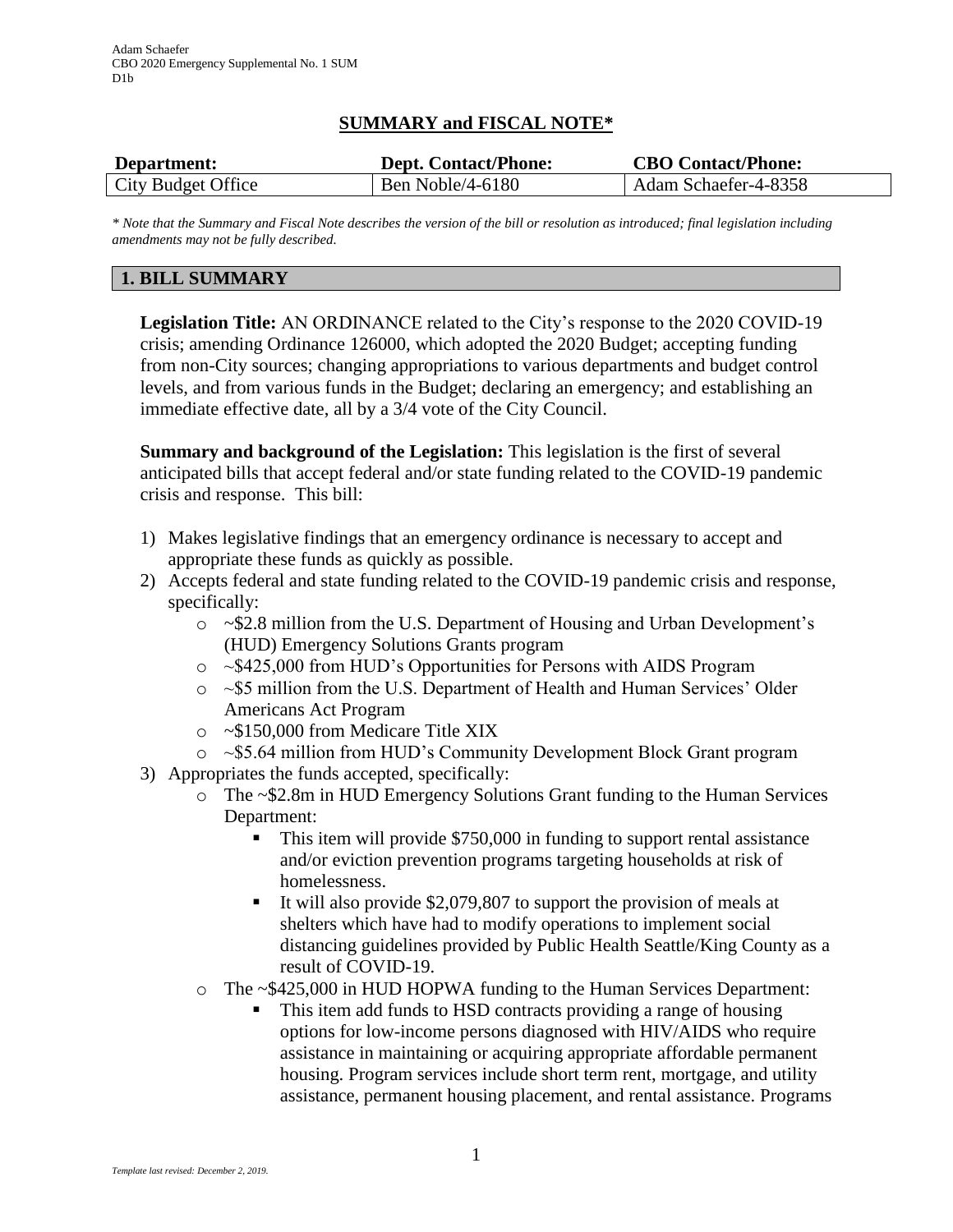also include housing case management and are designed to increase participants' capability to maintain housing and to facilitate progress toward stable, long-term self-sufficient living.

- o ~\$5 million in U.S. DSHS Older Americans Act funding to the Human Services Department:
	- These items will support the expansion of existing food delivery programs and a shift in program model from senior congregate meals to home delivery to facilitate appropriate social distancing for this population at higher risk for serious impacts from COVID-19.
- o \$~150,000 in Medicaid Title XIX funding to the Human Services Department:
	- Grant funds will provide additional capacity for expedited Medicaid Long Term Services and Supports (LTSS) initial assessments, which assist with hospital patients 'transitions to another care setting. In addition, funding will provide for care transitions services to non-Medicaid eligible individuals and ongoing community-based support. Services will be provided by HSD case managers and a contracted agency.
- o ~\$5.64 million in HUD CDBG funding to:
	- \$1,500,000 will support an expanded investment in existing contracts for HSD's Homelessness Prevention programs, which screen clients for risk of homelessness and provide assistance as-needed to households in order to maintain housing an avoid an episode of homelessness.
	- \$1,500,000 will support an expanded investment in the United Way's HomeBase rental assistance programs for households at risk of eviction and/or homelessness.
	- \$1.14 million to the Office of Housing's Building Stability Fund to provide rental assistance to non-profit building owners already in the OH portfolio. These agencies already operate under rent caps, but do not have operating subsidies, and thus are dependent on rent payments to sustain basic building operations. Priority would be given to buildings with a disproportionate number of tenants who were unable to pay April rent (low-wage workers as distinct from tenants receiving SSI income) and have the least cushion in their cash flow (e.g. limited access to cash reserves). Through this efficient approach, rent assistance would benefit low income tenants (<60% of AMI) and stabilize non-profit buildings and agencies.
	- \$1.5 million to the Office of Economic Development's Small Business Stabilization Fund, which supports Seattle's small businesses facing severe financial challenges with payroll, rent, and lost revenue during the COVID-19 pandemic crisis.

#### **2. CAPITAL IMPROVEMENT PROGRAM**

**Does this legislation create, fund, or amend a CIP Project? \_\_\_ Yes \_\_X\_ No**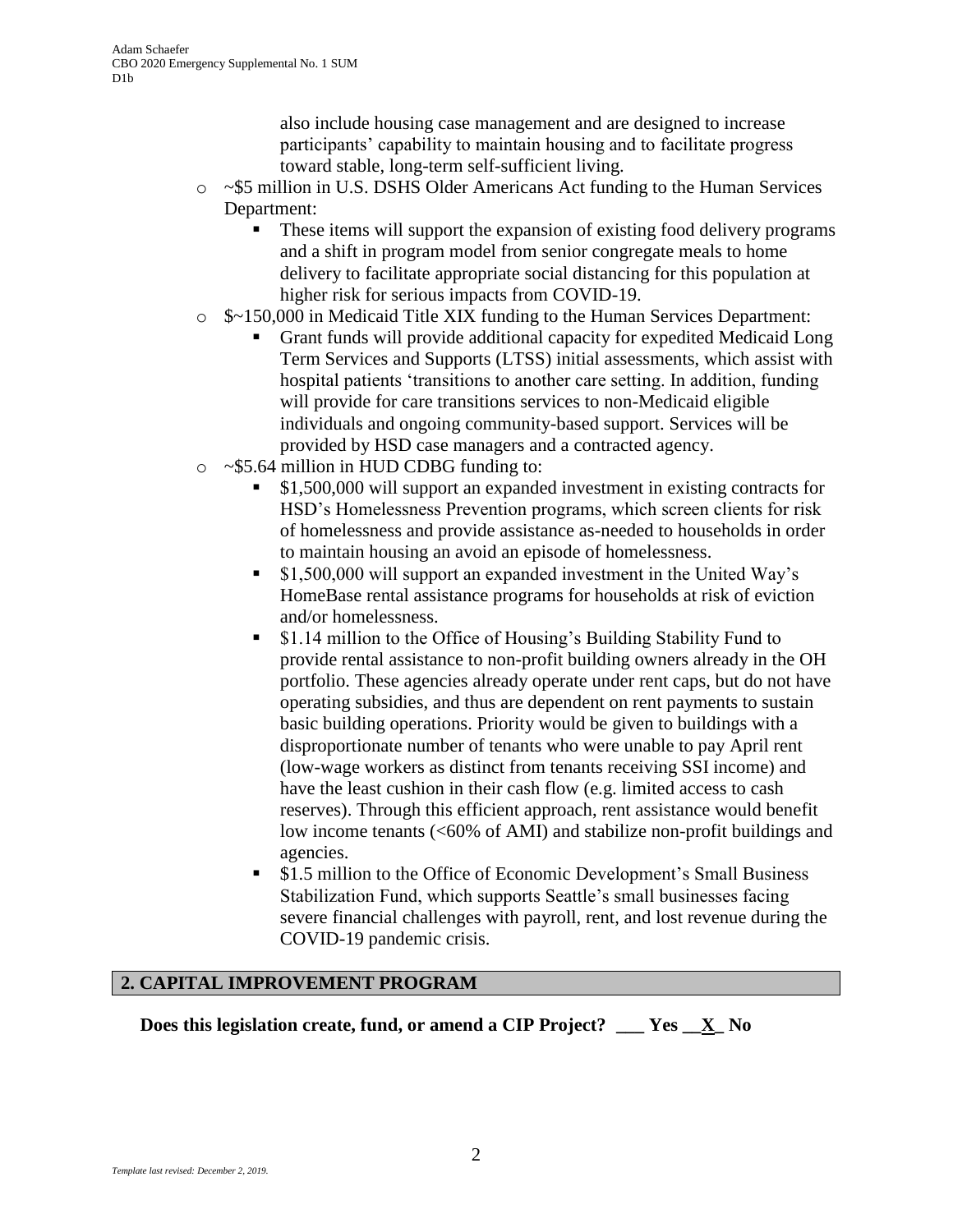## **3. SUMMARY OF FINANCIAL IMPLICATIONS**

### **Does this legislation amend the Adopted Budget? \_X\_ Yes \_\_\_\_ No**

| Appropriation change $(\$)$ :         | <b>General Fund \$</b>         |      | Other \$                      |      |
|---------------------------------------|--------------------------------|------|-------------------------------|------|
|                                       | 2020                           | 2021 | 2020                          | 2021 |
|                                       | \$1,500,000                    |      | \$12,526,978                  |      |
| <b>Estimated revenue change (\$):</b> | <b>Revenue to General Fund</b> |      | <b>Revenue to Other Funds</b> |      |
|                                       | 2020                           | 2021 | 2020                          | 2021 |
|                                       | \$1,500,000                    |      | \$12,526,978                  |      |
| <b>Positions affected:</b>            | <b>No. of Positions</b>        |      | <b>Total FTE Change</b>       |      |
|                                       | 2020                           | 2021 | 2020                          | 2021 |
|                                       |                                |      |                               |      |

**Does the legislation have other financial impacts to the City of Seattle that are not reflected in the above, including direct or indirect, short-term or long-term costs?** No.

**Is there financial cost or other impacts of** *not* **implementing the legislation?** No.

#### **3.a. Appropriations**

### **\_X\_\_ This legislation adds, changes, or deletes appropriations.**

| <b>Fund Name and</b><br>number | Dept       | <b>Budget Control</b><br>Level Name/#* | 2020<br>Appropriation | 2021 Estimated<br>Appropriation |
|--------------------------------|------------|----------------------------------------|-----------------------|---------------------------------|
|                                |            |                                        | <b>Change</b>         | <b>Change</b>                   |
| <b>Human Services</b>          | <b>HSD</b> | Addressing                             | \$2,829,807           |                                 |
| Fund (16200)                   |            | Homelessness                           |                       |                                 |
|                                |            | (BO-HS-H3000)                          |                       |                                 |
| <b>Human Services</b>          | <b>HSD</b> | Addressing                             | \$426,340             |                                 |
| Fund (16200)                   |            | Homelessness                           |                       |                                 |
|                                |            | (BO-HS-H3000)                          |                       |                                 |
| <b>Human Services</b>          | <b>HSD</b> | Supporting                             | \$3,688,563           |                                 |
| Fund (16200)                   |            | Affordability &                        |                       |                                 |
|                                |            | Livability (BO-                        |                       |                                 |
|                                |            | $HS-1000$                              |                       |                                 |
| <b>Human Services</b>          | <b>HSD</b> | Promoting                              | \$1,295,414           |                                 |
| Fund (16200)                   |            | <b>Healthy Aging</b>                   |                       |                                 |
|                                |            | (BO-HS-6000)                           |                       |                                 |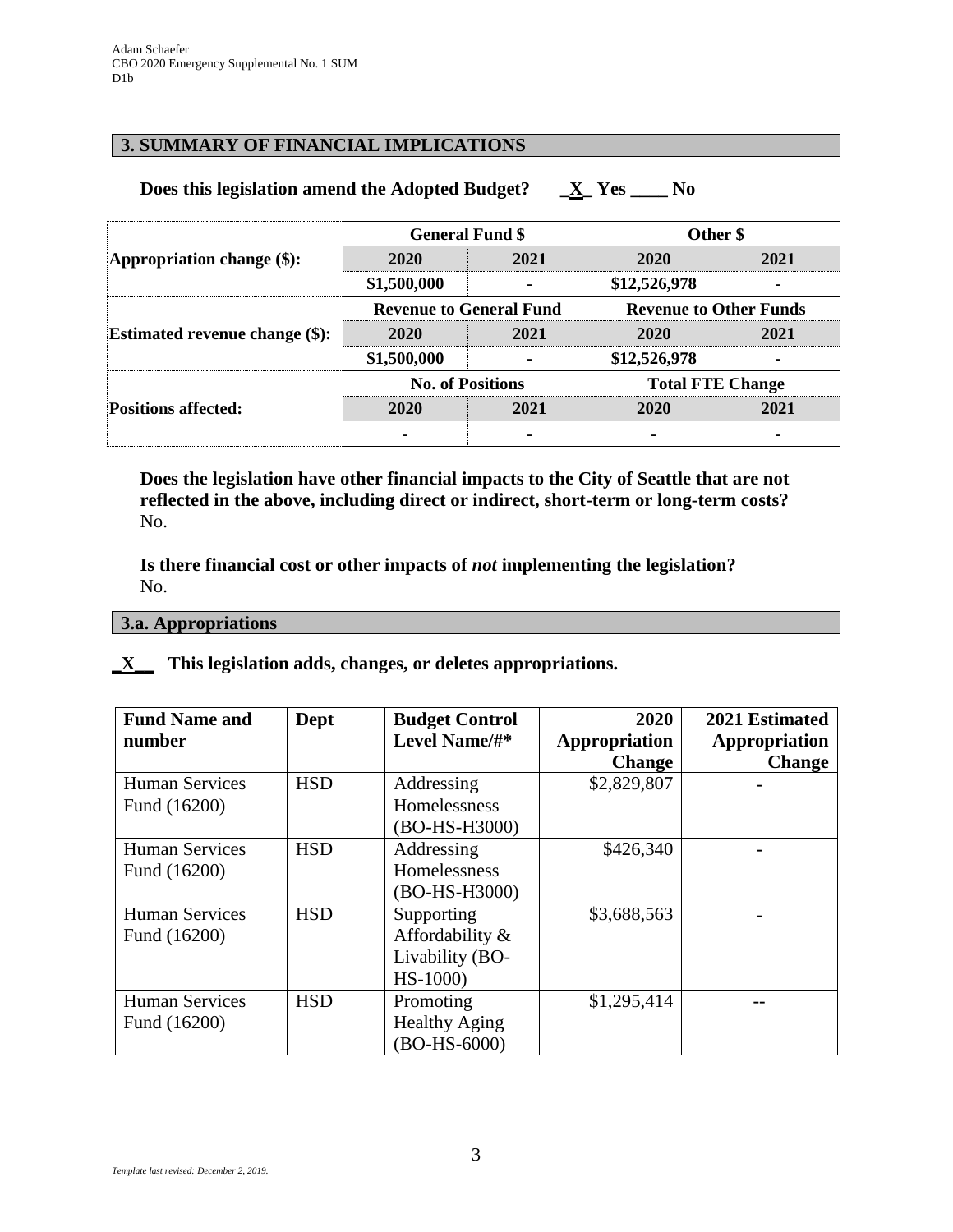| <b>Human Services</b> | <b>HSD</b> | Promoting                | \$146,669    |  |
|-----------------------|------------|--------------------------|--------------|--|
| Fund (16200)          |            | <b>Healthy Aging</b>     |              |  |
|                       |            | (BO-HS-6000)             |              |  |
| <b>Human Services</b> | <b>HSD</b> | Addressing               | \$3,000,000  |  |
| Fund (16200)          |            | Homelessness             |              |  |
|                       |            | (BO-HS-3000)             |              |  |
| Low-Income            | Exec       | Multifamily              | \$1,140,185  |  |
| Housing Fund          | (OH)       | Housing (BO-             |              |  |
| (16400)               |            | HU-3000)                 |              |  |
| <b>General Fund</b>   | Exec       | <b>Business Services</b> | \$1,500,000  |  |
| (00100)               | (OED)      | (BO-ED-X1D00)            |              |  |
| <b>TOTAL</b>          |            |                          | \$14,026,978 |  |

**\****See budget book to obtain the appropriate Budget Control Level for your department.*

**Is this change one-time or ongoing?**

One-time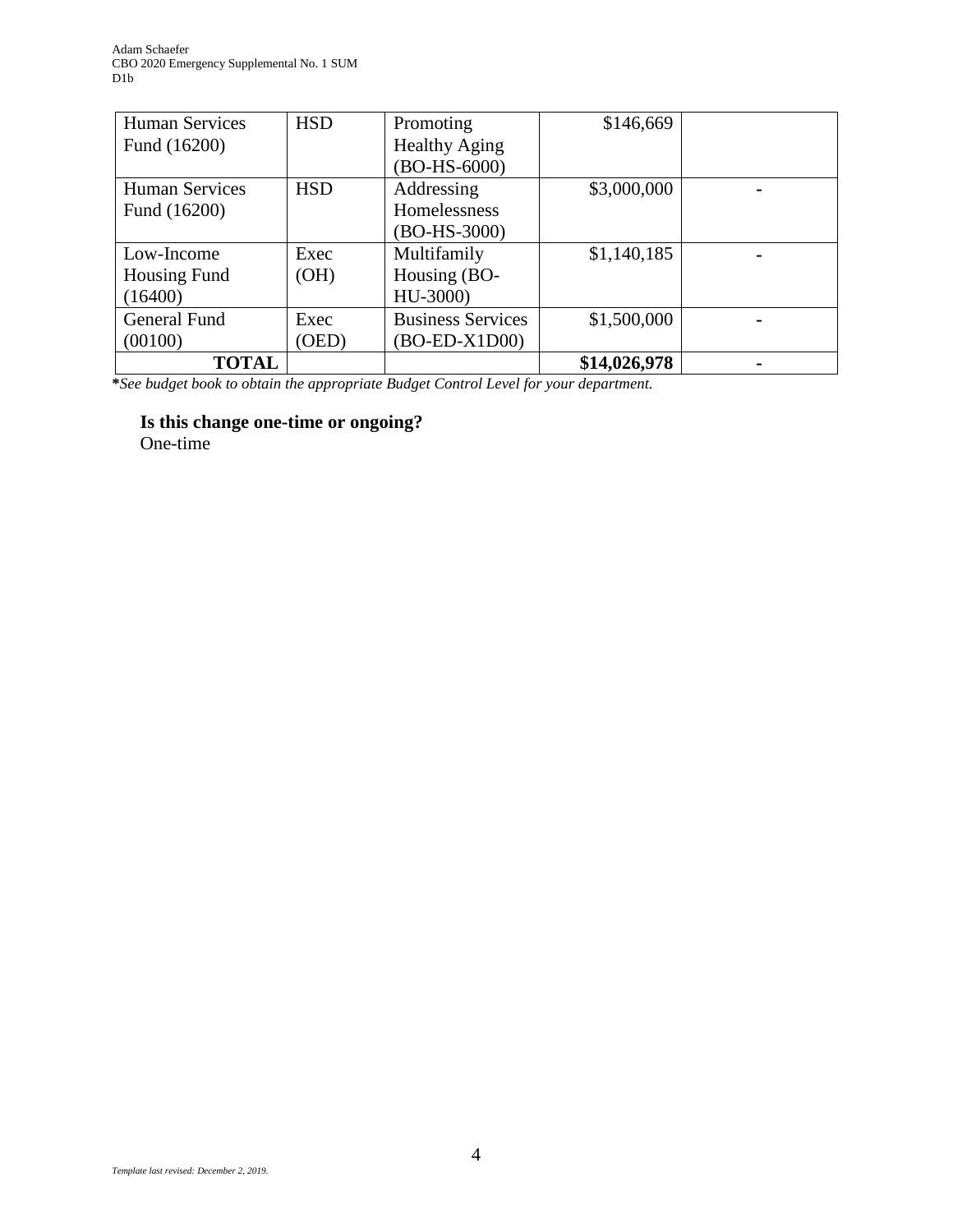## **3.b. Revenues/Reimbursements**

### **\_X\_\_ This legislation adds, changes, or deletes revenues or reimbursements.**

# **Anticipated Revenue/Reimbursement Resulting from this Legislation:**

| <b>Fund Name and</b><br><b>Number</b> | Dept          | <b>Revenue Source</b>                                                                                                         | 2020<br><b>Revenue</b> | 2021<br><b>Estimated</b><br><b>Revenue</b> |
|---------------------------------------|---------------|-------------------------------------------------------------------------------------------------------------------------------|------------------------|--------------------------------------------|
| <b>Human Services</b><br>Fund (16200) | <b>HSD</b>    | U.S. Department of<br>Housing and Urban<br>Development-<br><b>Emergency Solutions</b><br>Grants                               | \$2,829,807            |                                            |
| <b>Human Services</b><br>Fund (16200) | <b>HSD</b>    | U.S. Department of<br>Housing and Urban<br>Development – Housing<br>Opportunities for<br>Persons with AIDS<br>(HOPWA) Program | \$426,340              |                                            |
| <b>Human Services</b><br>Fund (16200) | <b>HSD</b>    | U.S. Department of<br>Health and Human<br>Services – Older<br><b>Americans Act Grant</b>                                      | \$4,983,977            |                                            |
| <b>Human Services</b><br>Fund (16200) | <b>HSD</b>    | Medicare Title XIX                                                                                                            | \$146,669              |                                            |
| <b>Human Services</b><br>Fund (16200) | <b>HSD</b>    | Community<br>Development Block<br>Grant                                                                                       | \$3,000,000            |                                            |
| Low-Income<br>Housing Fund<br>(16400) | Exec (OH)     | Community<br>Development Block<br>Grant                                                                                       | \$1,140,185            |                                            |
| <b>General Fund</b><br>(00100)        | Exec<br>(OED) | Community<br>Development Block<br>Grant                                                                                       | \$1,500,000            |                                            |
| <b>TOTAL</b>                          |               |                                                                                                                               | \$14,026,978           |                                            |

**Is this change one-time or ongoing?** One-time

### **3.c. Positions**

**\_\_\_\_ This legislation adds, changes, or deletes positions.**